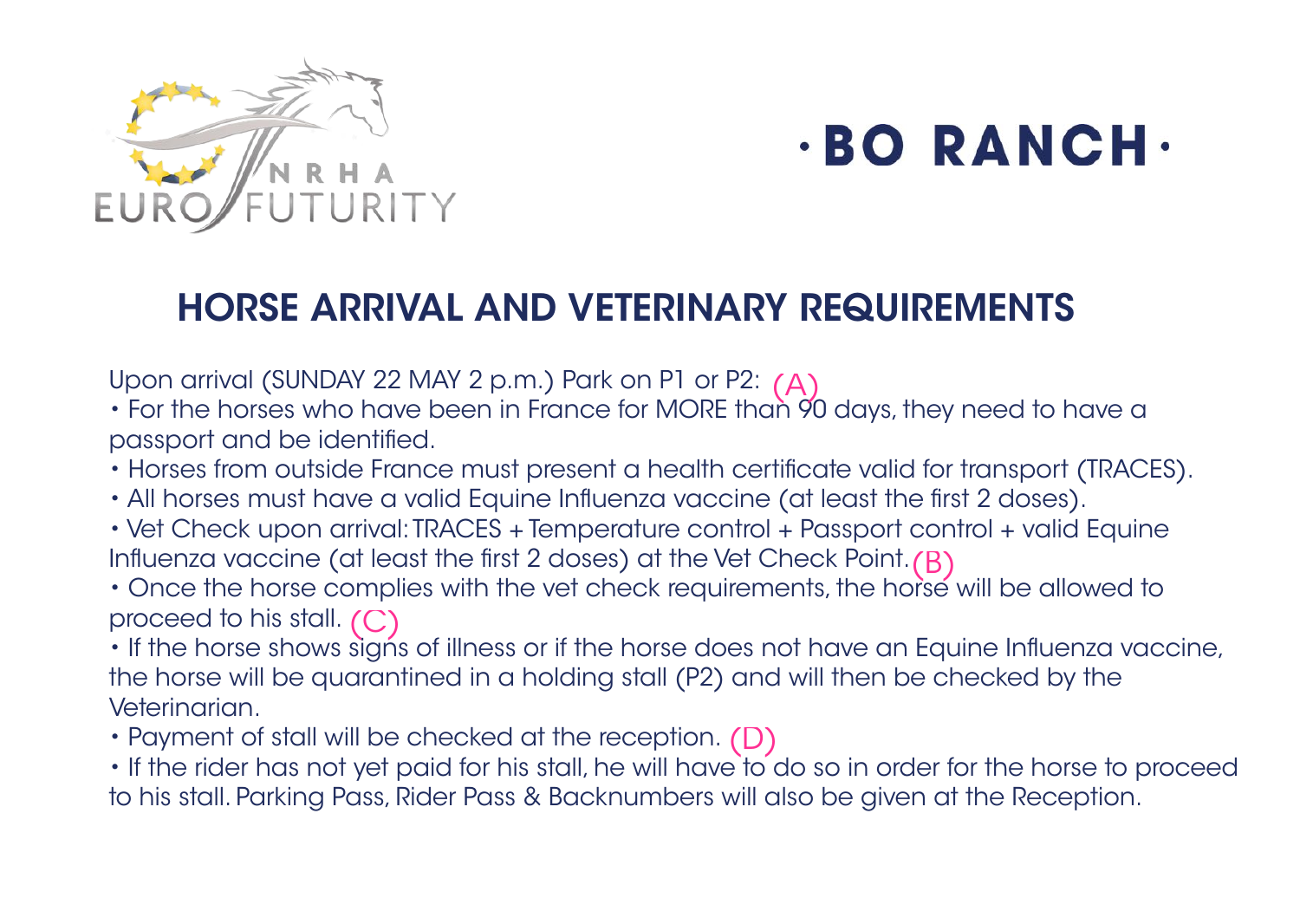

## **·BO RANCH·**